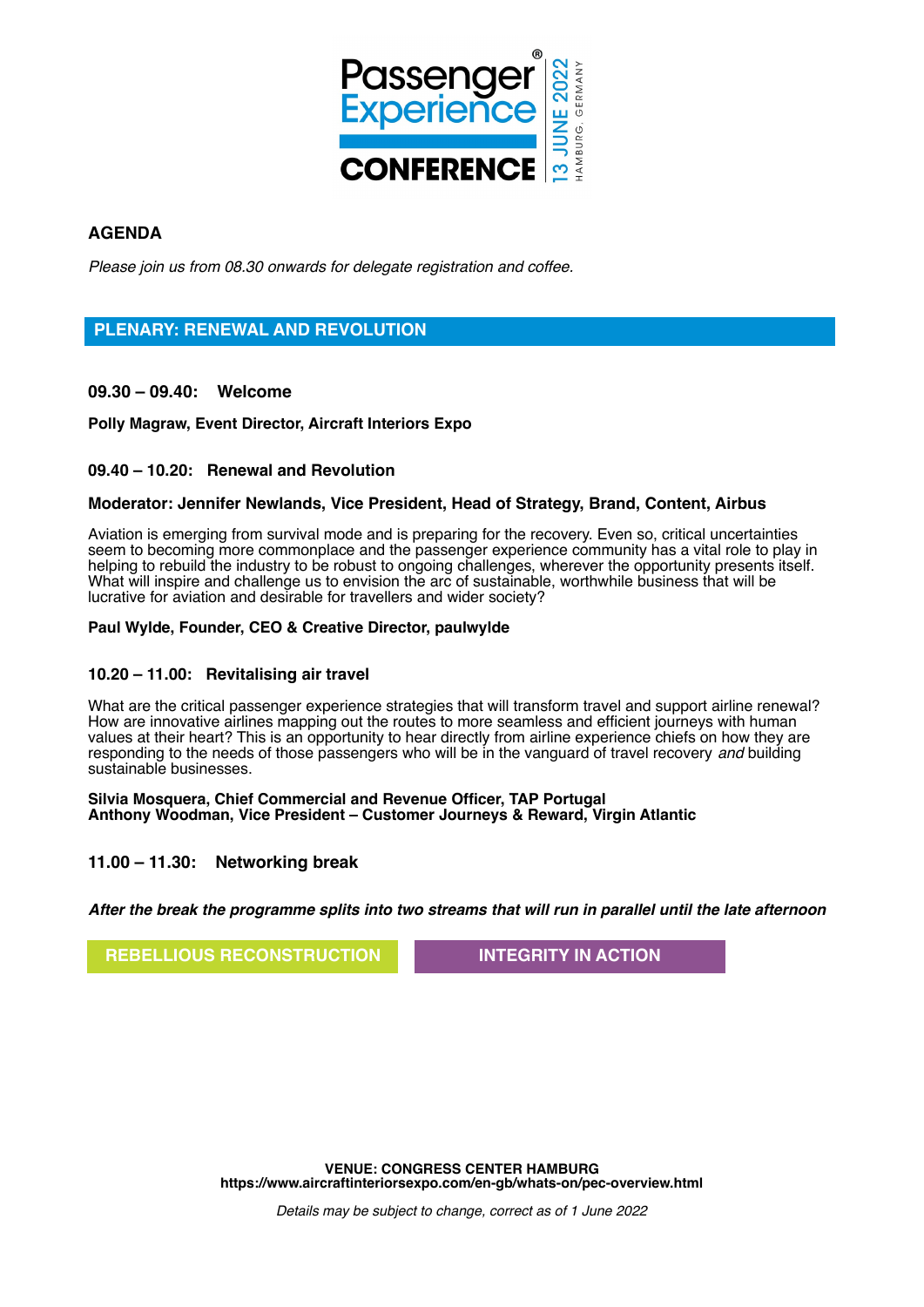# **BREAKOUT STREAM: REBELLIOUS RECONSTRUCTION**

In many areas of their post-pandemic lives people have reviewed and often altered their behaviours, from working practices to shopping and leisure to keeping connected with family and friends. These paradigm shifts mean that our focus should be on building anew for the future and not repairing the past. How should we be responding to the different cohorts of passengers who will be in the vanguard of travel recovery and create flying experiences that meet their needs and addresses their values?

## **11.30 – 13.00: Writing the histories of the future – redefining the cabin**

## **Moderator: Cristian Sutter, Chief Executive Officer, Avensis**

Societal trends, climate change and the global health crisis are fundamentally changing how many consumers view air travel. While increased competition, plus the constant pressure on costs, requires that airlines constantly reinvent themselves within the context of long lead times for revolutionary products.

This interactive round table session aims to define the ideal cabin and customer experience of the future.

## **11.35 – 12.15: Radical rethinking**

Four innovators will challenge our ideas about what can be achieved in the cabin and outline their visions to deliver better, more compelling experiences for passengers and support sustainable business for airlines.

#### **Daniel Baron, Managing Director, LIFT Aero Design Anthony Harcup, Senior Director of Airline Experience, TEAGUE Boney Mathew, Vice President of Engineering & Quality, Pexco Aerospace**

## **12.15 – 13.00: Redefining the cabin panel discussion**

Cabin experts discuss potential opportunities to re-think the cabin and the issues that will need to be addressed to progress innovations from concept to cabin fixtures of the future.

#### **Brenna Wynhof, Regional Director, Cabin & Passenger Experience, Boeing Commerical Airplanes Carsten Laufs, Senior Vice President Product Innovation and Digitalization, Diehl Aviation Matthew Nicholls, Sales Director, Tapis Corporation David Kelly, Vice President Marketing & Strategy, HAECO Americas Enda Swan, Head of New Aircraft, Delivery and Engineering Support, Avolon Alexandra Wakefield, Director of Procurement, Breeze Airways**

**13.00 – 14.15: Lunch and networking**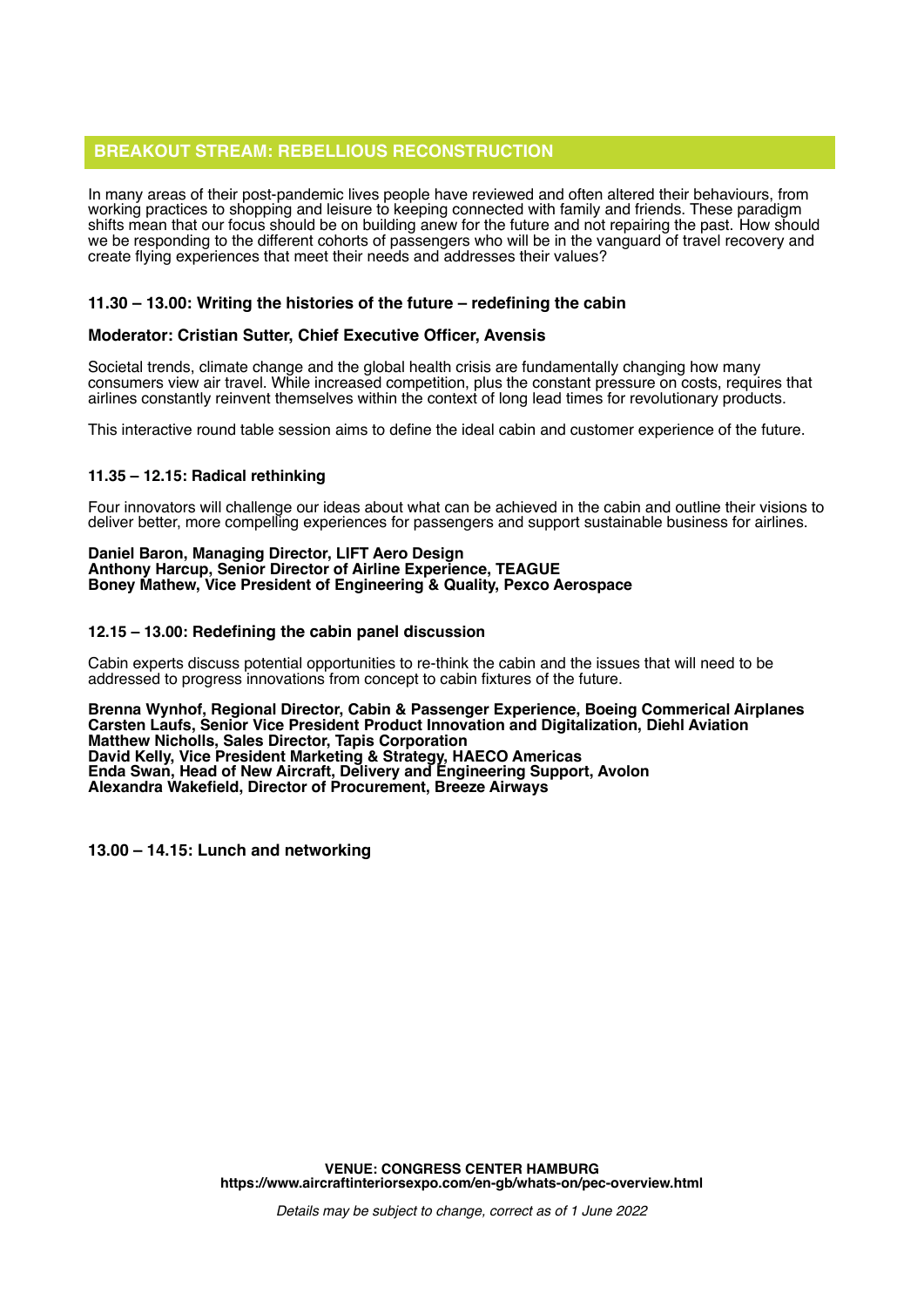# **BREAKOUT STREAM: REBELLIOUS RECONSTRUCTION**

## **14.15 – 16.15: Action on climate change – opportunities for the cabin community**

## **Moderator: John Walton, Independent Transportation and Aviation Journalist**

Climate change is an existential crisis that threatens consumers and businesses alike, in all countries, industries and sectors. As the passenger experience community innovates and renews the cabin interior to support aviation recovery, how should it also play its part in reducing the environmental footprint of aviation?

## **14.15 – 14.30: Carbon budgets – a new way to address the environmental footprint of business travel**

Pressure for aviation to change is not only coming from individual travellers; businesses are also weighing up aviation's environmental impact when booking corporate travel. This session offers context to the challenges and opportunities ahead, including:

- How corporate travel spending is being shaped by the carbon emissions of individual flights
- Solutions to give travellers more agency and a better understanding of the carbon cost of their flight
- Potential impacts on aircraft routes, fleet and, ultimately, cabin classes onboard.

### **Andrew Doyle, Senior Director, Market Development, Cirium**

### **14.30 – 15.00: Zero Carbon Cabins**

At around 10% of the weight of a modern airliner, and swapped out many times, the cabin makes a big contribution to its environmental impact. But beyond continuing to drive down weight, how can we work towards meaningful improvement? Led by the Aerospace Technology Institute and backed by the UK Government, FlyZero is an intensive research project investigating sustainable commercial aviation. Determining the impact of today's cabins, and how they must evolve has been a key objective.

This talk will discuss the project's research, and share its recommendations for how cabins can play a role in supporting our industry's Net Zero 2050 commitments.

#### **Ben Orson, Managing Director and Founder, Orson Associates and FlyZero Cabins Lead**

#### **15.00 – 15.30: Green line-fit and retrofit – driving change across today's journey**

Line-fit is an obvious opportunity to re-think cabin interiors with more emphasis on sustainability, but change can also be achieved in retrofit programmes.

Reduction in waste and weight might be the immediate strategies for change, but modularity, material innovation and design for circularity should also be part of the toolkit. They can be used to achieve comparable aesthetics that don't compromise the overall experience – and even have the potential to enhance it.

Referencing examples in the cabin and in related industries such as automotive industry, this session will consider opportunities to deploy methodologies and materials that are better for passengers, for business and the planet.

### **Jo Rowan, Associate Director, Strategy and Customer Experience, PriestmanGoode**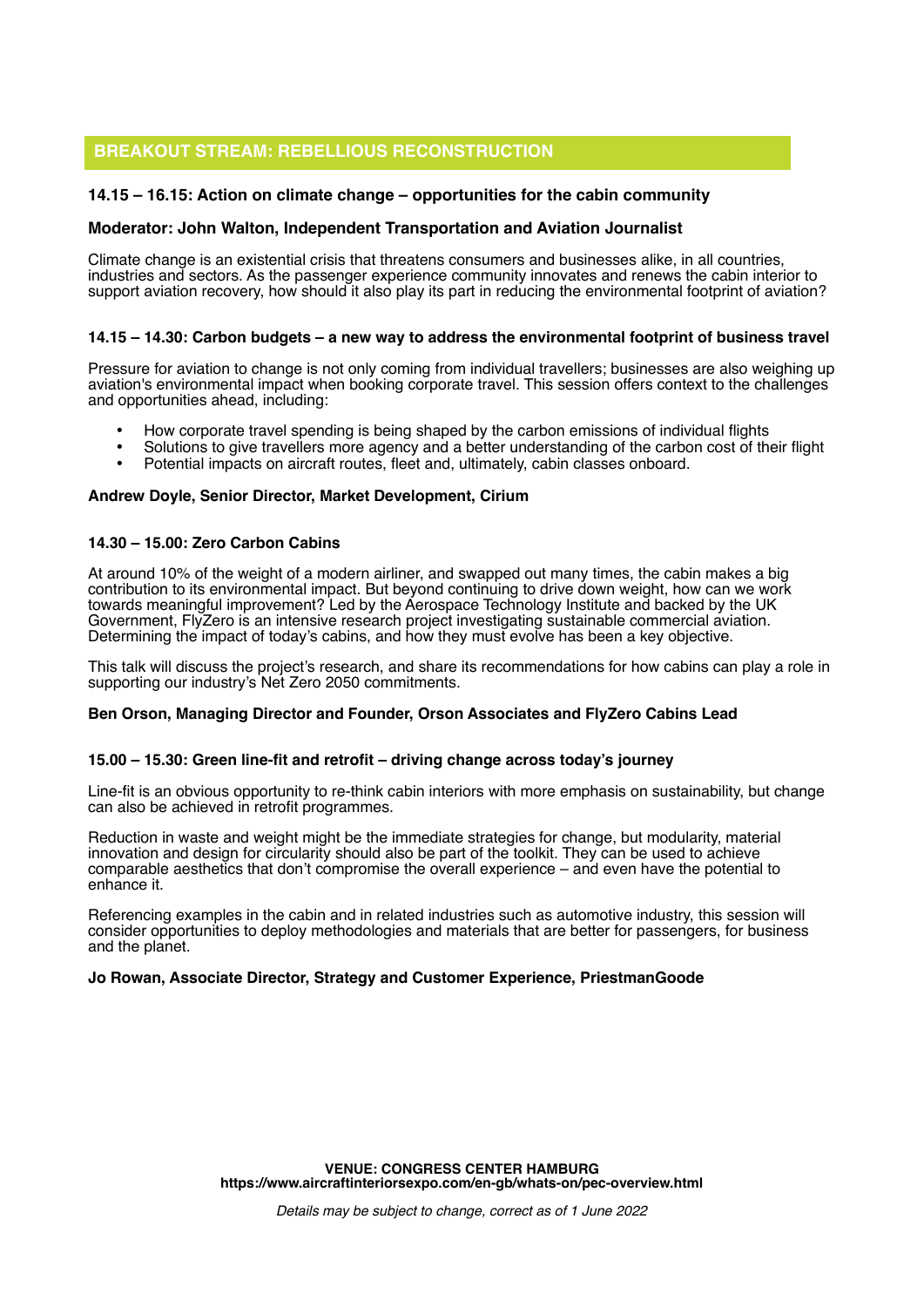# **BREAKOUT STREAM: REBELLIOUS RECONSTRUCTION**

## **15.30 – 15.35: Green horizons – a materials engineer's perspective (video)**

Insights and food for thought from an R&D specialist focused on new technologies and trends.

## **Tatiana Cortez, Material Engineer, and Independent Sustainability Consultant**

## **15.35 – 16.15: Getting to net zero in four seat generations**

How do we change our thinking about seat design and manufacture to take account of full life emissions and recyclability? What systems should we implement in our own operations and sourcing to support decarbonisation? And how should we build transparency and reporting of carbon footprint data into our processes?

This session will investigate the critical issues and strategies the interiors sector must address to support aviation's goal of achieving net zero carbon emissions by 2050 – or in four seat generations.

### **David Kondo, Head of Customer Experience Product Design, Finnair**

**Chris Brady, Chairman and Founder, Unum Aircraft Seating**

**Ben Smalley, Aviation Market Business Manager, SEKISUI KYDEX and Green Cabin Alliance member**

**Elina Kopola, Trend & CMF Specialist, TrendWorks and Green Cabin Alliance member**

### **16.15 – 17.00: Networking break**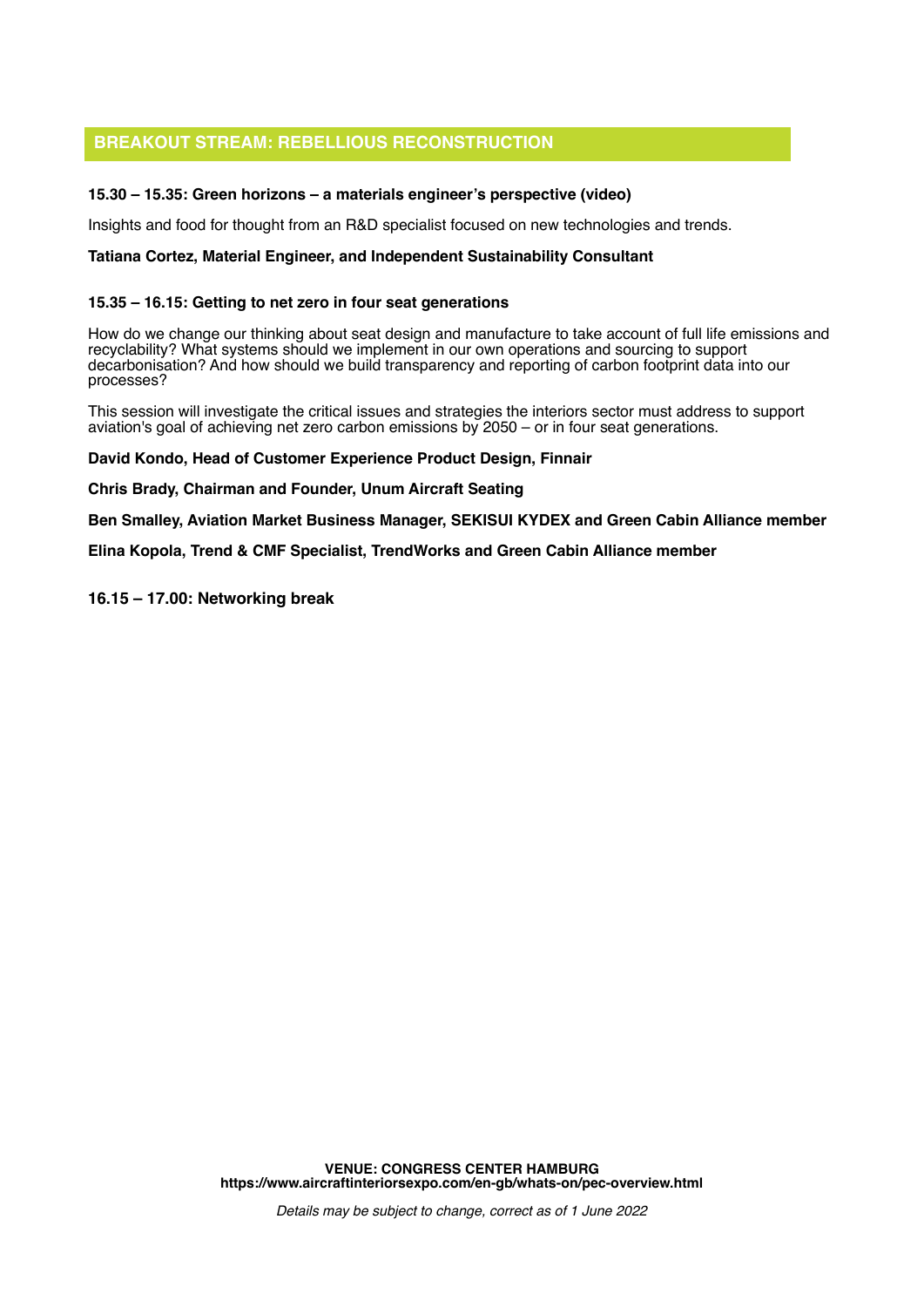## **BREAKOUT STREAM: INTEGRITY IN ACTION**

## **11.30 – 13.00: The Power of Experience**

The trend is for consumers to want to place human values more evidently first. They seek greater integrity and trustworthiness, all the while expecting smooth digital processes to manage their lives in ways that suit their needs or mood. How then should airlines and their partners align with these values to create cabin environments and services that will provide the experiences travellers desire?

## **11.30 – 12.15: Redefining the flight experience with a cabin that feels like home**

## **Moderator: Gary Weissel, Managing Officer, Tronos Aviation Consulting**

The idea that the cabin delivers benefits to airline and passengers alike when it becomes an experience or destination in its own right takes on fresh impetus with Finnair's €200 million investment to redefine modern premium travel.

The Finnish flag carrier, known for connecting Asia and Europe, collaborated with Tangerine and contemporary Finnish designers to create a distinctive Nordic experience that emulates home comforts and appeals to passengers from a wide range of cultures.

This session will explore the critical elements to building truly compelling cabin experiences and will share insights from the collaborative processes underpinning the Nordic Freedom cabins.

#### **David Kondo, Head of Customer Experience & Product Design, Finnair Matt Round, Chief Creative Officer, Tangerine**

## **12.15 – 13.00: Building value and values into the journey**

## **Moderator: Johannes Lampela, Director, Design, LA studio, Designworks, A BMW Group Company**

How do we imbue delight into the journey and create onboard services that passengers will truly value because they are aligned their needs and respond to their values? What processes need rethinking and where are the opportunities to make passengers' onboard experience easier? What are the focal points to establishing connection and trust with customers?

This session will examine the opportunities to create meaningful engagement with passengers and the strategies that also open up revenue opportunities for airlines and their partners.

#### **Dr Stathis Kefallonitis, Associate Professor, Aviation Business & Passenger Intelligence, Embry-Riddle Aeronautical University Ron Verweij, Senior Manager, UX Design & Innovation Connectivity, Safran Cabin Anne De Hauw, Founder, IN Air Travel Experience Robin Sippel, Head of Digital Agenda, LSG Group**

**13.00 – 14.15: Lunch and networking**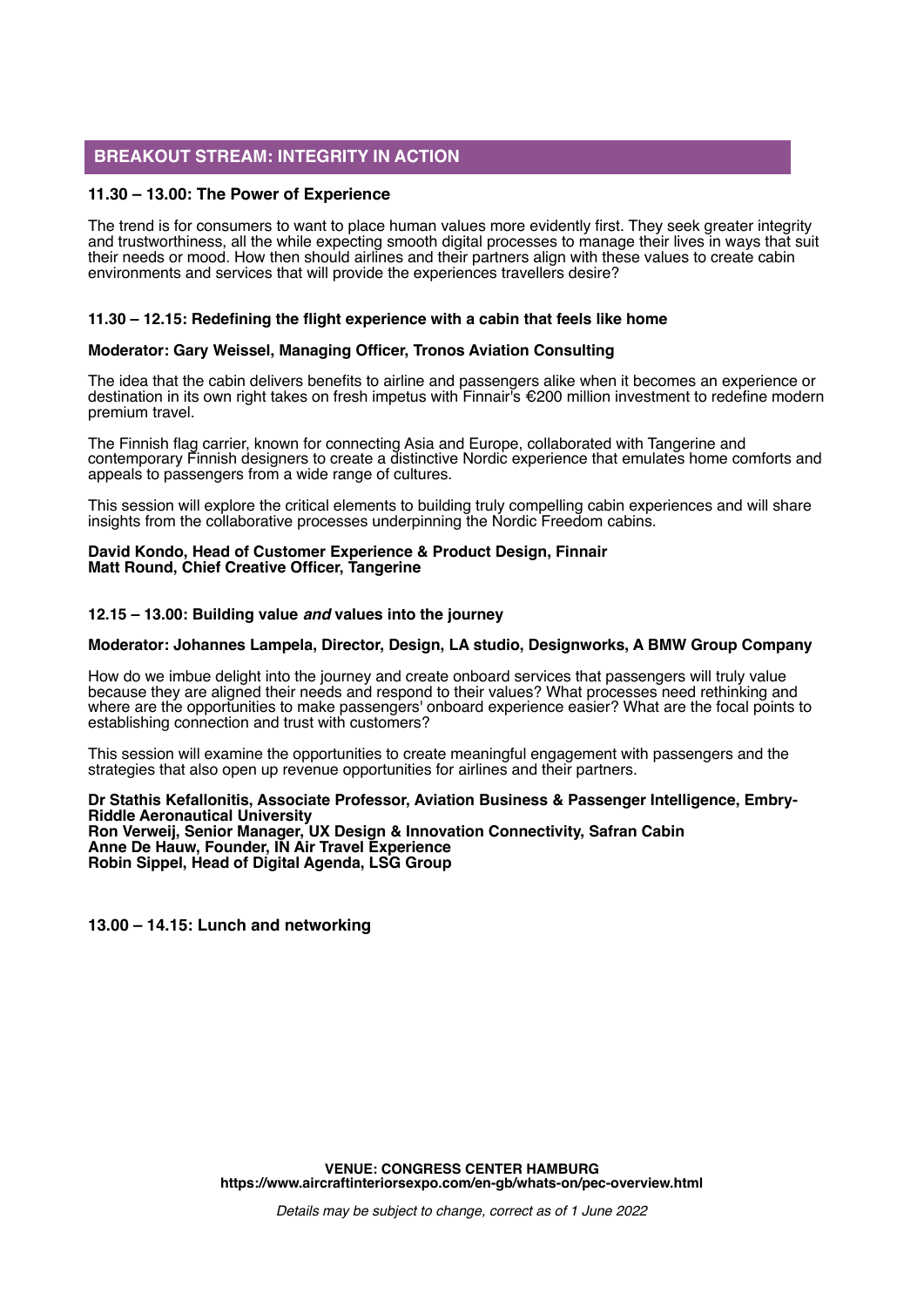# **BREAKOUT STREAM: INTEGRITY IN ACTION**

## **14.15 – 16.15: Digital interactions and connectivity – opportunities to amplify experience**

Recent events have driven profound socio-economic change. Consumers have come to expect connectivity and digital services that allow them to navigate the world at an increasingly granular level. This interactive round table session aims to define how the inflight data consuming space and digital services will evolve to not only meet passengers' expectations but also to elevate their onboard experiences.

## **Moderator: Seth Miller, Editor, PaxEx.Aero**

## **14.15 – 14.35: Passenger perspectives on inflight connectivity**

What do today's travellers expect from inflight connectivity and what do they already thirst for on future flights? Whether it is entertainment, supporting their wellbeing or enabling their productivity, this new research from OneWeb will provide insights into passengers' connectivity wish-list and some context for the afternoon's discussion.

## **Ben Griffin, Vice President Mobility, OneWeb**

## **14.35 – 15.25: Creating a great digital service today and making it meaningful for tomorrow**

The changing technology of delivering data is a continually moving target, with inflight services inevitable playing catch-up with what's on offer on the ground. How should we go about ensuring that we deliver the base-line of reliability that passengers expect?

What solutions or hybrid combinations will provide the high speed inflight broadband connections that will be required in the future? What strategies will help airlines bridge the gap between up-coming higherperformance communications services and what we are able to deliver today? And what balance of technology, business and passenger strategies will ensure a satisfying digital travel experience that meets the business need?

#### **Don Buchman, Vice President and General Manager of Commercial Aviation, Viasat Mike Pigott, Executive Vice President, Connectivity, Anuvu Jonathan Hofeller, Vice President Starlink Commercial Sales, SpaceX Ryan Stone, President and co-founder of SmartSky Networks Michael Holler, Design Director, Reaktor Aero**

## **15.25 – 16.15 Differentiating by delight – mapping the future for digital experiences**

#### **Moderator: Joe Leader, Chief Executive Officer, Airline Passenger Experience Association and International Flight Services Association**

How should we move beyond entertainment, beyond monetisation to connecting with passengers' practical and emotional needs and delighting them with everything that is possible? How will creating more nuanced and targeted connections also open new business opportunities and revenues?

What are the key strategic and practical requirements for airlines seeking to elevate their digital passenger engagement?

**Guillaume Vivet, Vice President Digital Commerce & Experience, Inmarsat Jonas von Kruechten, Head of Strategy & Business Development, AERQ Christian Grou, Co-Founder and Chief Commercial Officer, Neutral Digital Michael Raasch, Chief Executive Officer, Omnevo Vivian Lo, General Manager Customer Experience & Design, Cathay Pacific**

**16.15 – 17.00: Networking break**

**VENUE: CONGRESS CENTER HAMBURG https://www.aircraftinteriorsexpo.com/en-gb/whats-on/pec-overview.html**

Details may be subject to change, correct as of 1 June 2022